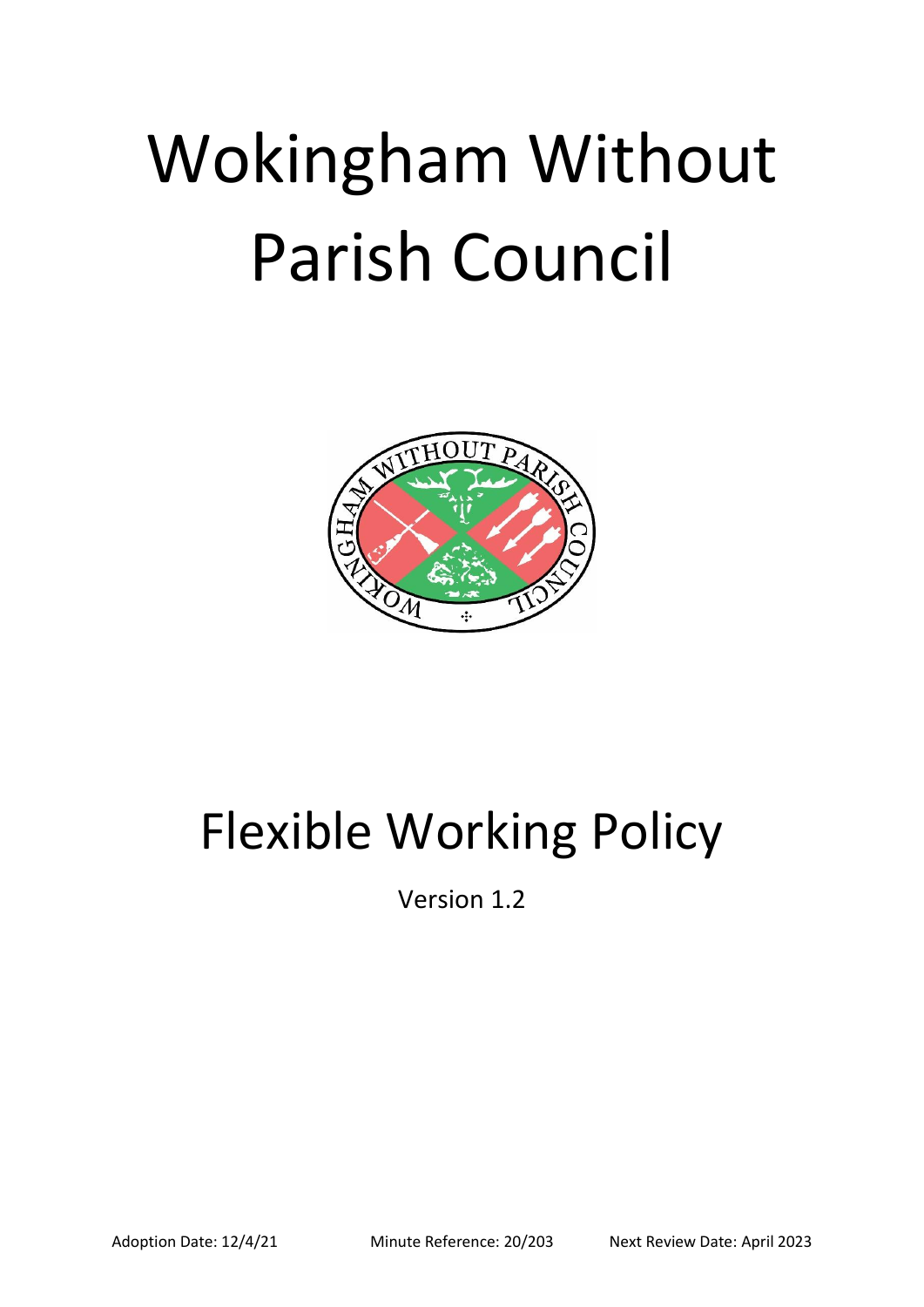#### Introduction

Under provisions set out in the Employment Rights Act 1996 and regulations made under it, all employees have a statutory right to ask their employer for a change to their contractual terms and conditions of employment to work flexibly provided they have worked for their employer for 26 weeks continuously at the date the application is made. As a good employer, Wokingham Without Parish Council has a positive view of flexible working. This statement sets out the framework in which variable working will be managed within the Council.

#### Scope

This policy covers longer-term requests for flexible working. The council recognises that occasions arise from time to time that require flexibility, and whilst employees are required to be at their place of work for the hours and times outlined in their contracts of employment, requests for occasional flexibility to meet personal or business needs will be considered and should be agreed in advance with the Clerk.

### Submitting requests for Flexible Working

- 1 A request for flexible working could include a request for a change to the number of hours that the employee works, a request for a change to the pattern of hours worked, a request to job share or a request to perform some or all of the work from the employee's home.
- 2 All requests must be made in writing by letter and addressed to the Clerk. Any request made under this policy must include:
	- the date of the application;
	- the changes that the employee is seeking to his/her terms and conditions;
	- the date on which the employee would like the terms and conditions to come into effect;
	- what effect the employee thinks the requested change would have on the Parish Council;
	- how, in his/her opinion, any such effect might be dealt with;
	- a statement that this is a statutory request;
	- whether or not the employee has made a previous application for flexible working; and
	- if the employee has made a previous request, when the employee made that application.
- 3 Where the request is being made by a disabled person as part of a request for a reasonable adjustment to his/her working arrangements, the employee should state this in the written application.
- 4 The Parish Council will not reject out of hand a request that does not contain the required information. The Clerk will explain to the employee what additional or amended information he/she needs to provide and ask the employee to resubmit the request.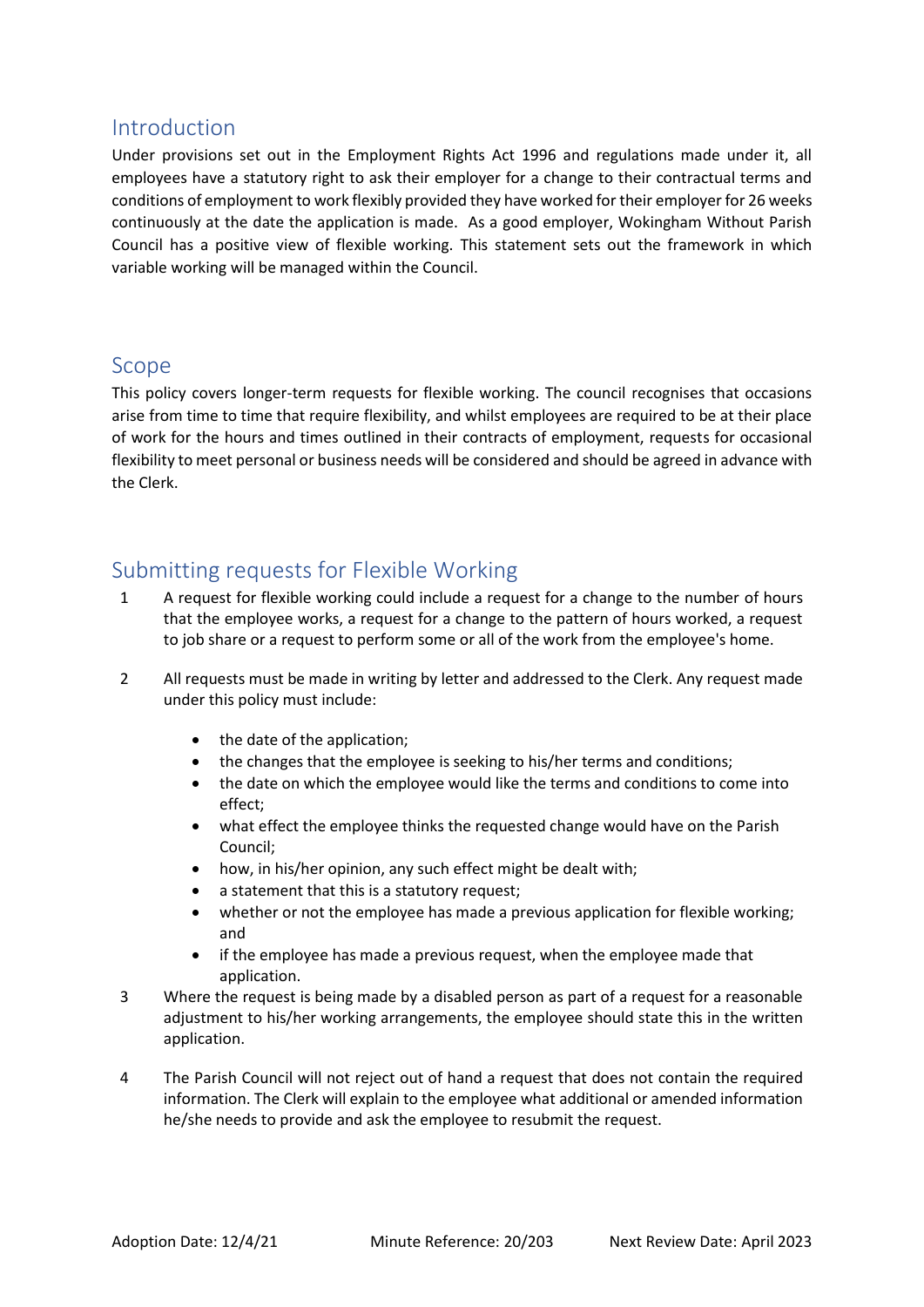## Process following a request for Flexible Working

- 1 Once the Clerk receives the request, it will be dealt with as soon as possible, but no later than the deadline set out below. The line manager will usually arrange a meeting to deal with the request. Where a request can without further discussion be approved in the terms stated in the employee's written application, a meeting will not be necessary.
- 2 An employee will be given the right to be accompanied by a work colleague or Trade Union representative at any flexible working meeting. The meeting should take place in a private meeting room so that the discussion is kept away from other employees. The aim of the meeting is to find out more about the proposed working arrangements and how they could be of benefit to both the employee and Company.

#### Outcome of a Flexible Working request

- 1 After the meeting, the Clerk will consider the proposed flexible working arrangements carefully, weighing up the potential benefits to the employee and to the Parish Council against any adverse impact of implementing the changes. Each request will be considered on a case-by-case basis: agreeing to one request will not set a precedent or create the right for another employee to be granted a similar change to his/her working pattern.
- 2 The employee will be informed in writing of the decision as soon as is reasonably practicable after the meeting, but no later than the deadline set out below. The request may be granted in full or in part: for example, the Parish Council may propose a modified version of the request, the request may be granted on a temporary basis, or the employee may be asked to try the flexible working arrangement for a trial period. The employee will be given the right to appeal the decision if the employee's request is not upheld or is upheld in part.

#### Reasons for rejecting a request

The Clerk will give reasons for the rejection of any request. Those reasons must be for one or more prescribed business reasons, which are:

- the burden of additional costs;
- an inability to reorganise work among existing staff;
- an inability to recruit additional staff;
- a detrimental impact on quality;
- a detrimental impact on performance;
- a detrimental effect on ability to meet customer demand;
- insufficient work for the periods the employee proposes to work; and
- a planned structural change to the business.

The Clerk must not reject a request for any other reason.